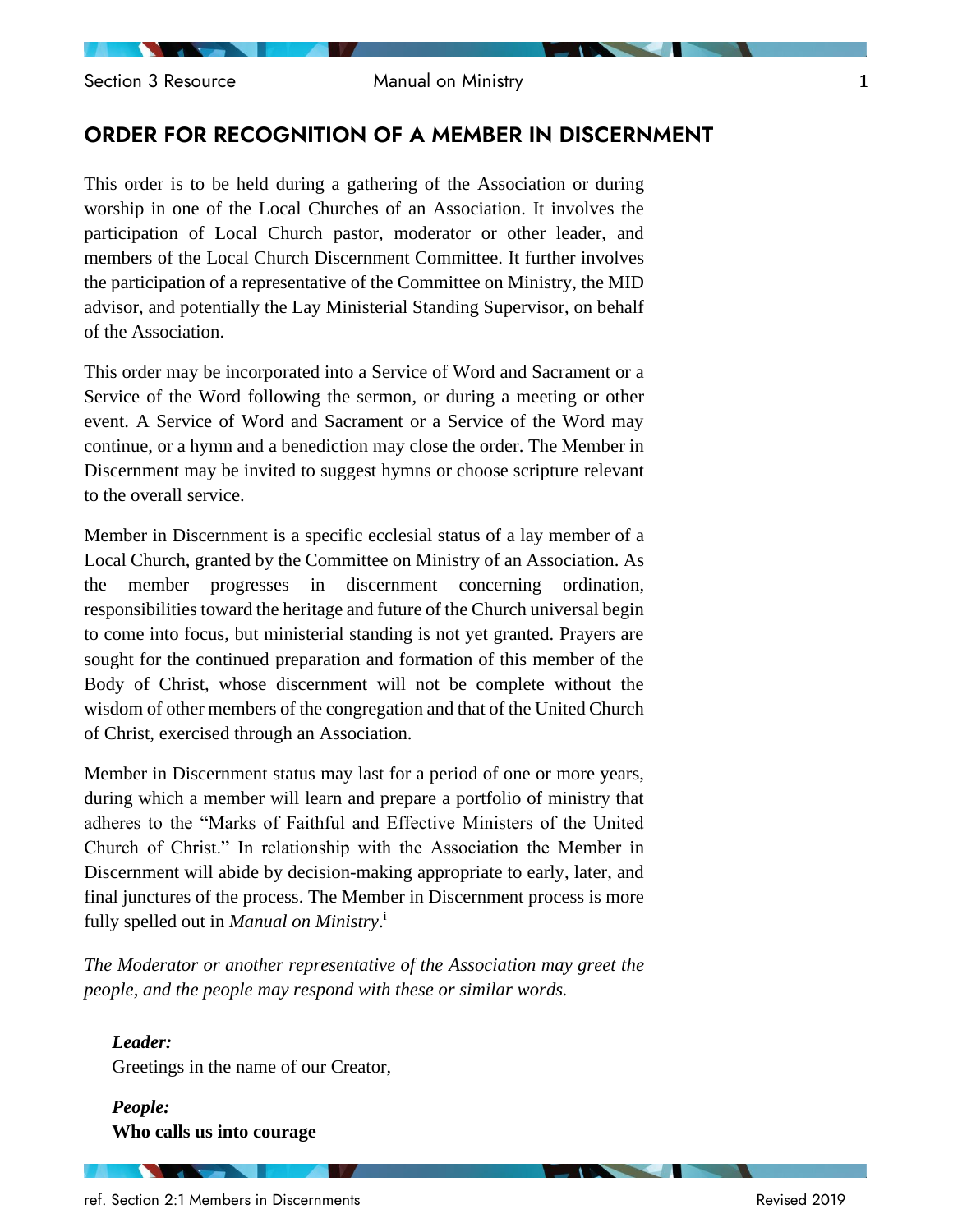# Section 3 Resource Manual on Ministry **2**

# *Leader:* In the name of Jesus Christ,

# *People:* **Who calls us into service**

*Leader:* And in the name of the Spirit,

*People:* **Who accompanies us on the Way**

*All:* **Blessed be the Everlasting One!**

### *Association Representative:*

Welcome to this occasion. As we welcome into formal status with the Association members of our local churches who have committed to intentional discernment, seeking specific preparation and continuing formation, to be equipped and later examined for the possibility of entering the ordained ministry in and on behalf of the United Church of Christ.

*Representative(s) of the Association, representative members of the Local Church(es) where the MID(s) hold active membership, the MID's advisor(s), and the MID(s) being recognized, are invited to come forward.*

# *Local Church Pastor or Moderator:*

\_*name of Local Church*\_\_\_\_ United Church of Christ, upon reflecting on the gifts we have noticed in the life of \_\_\_*name of candidate(s)*\_\_\_\_, requests formal Member in Discernment status be granted for this/these candidate(s) from the Association. Our congregation has created a Discernment Committee to journey with \_*name of candidate(s)*\_\_\_\_ and we will serve as full partners with the \_\_*name of Association*\_\_ Association in their exploration of call.

# *Association Representative*:

We celebrate the action of your Local Church to recommend you. We affirm the action of the Committee on Ministry to receive you as a Member in Discernment.

The United Church of Christ desires that all who come to be ordained will have been nurtured by Christ's church in our midst,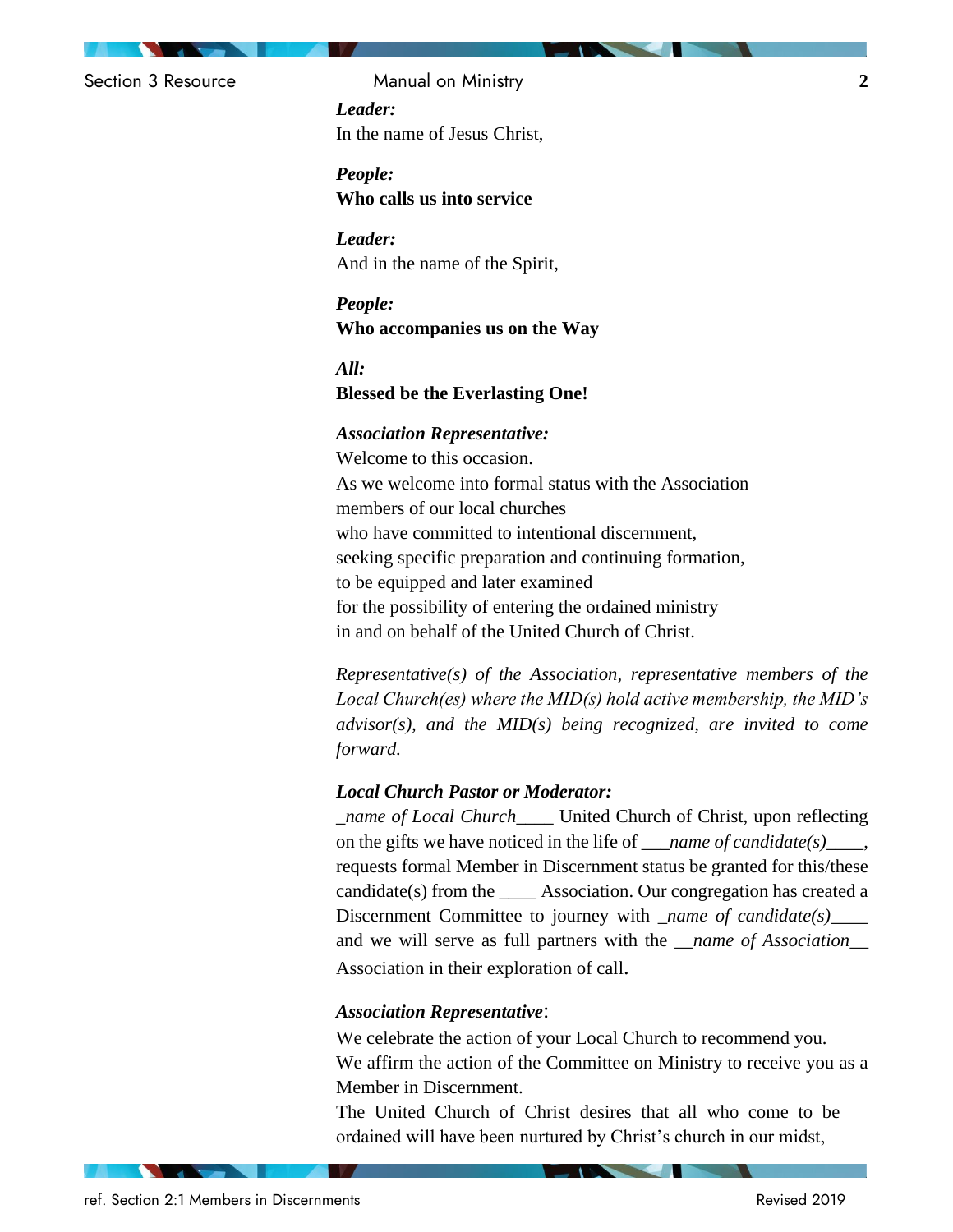# Section 3 Resource **3 Manual on Ministry 3**

and assessed by the measure of wisdom we can attain together. Therefore this Association, through the Committee on Ministry and with the help of advisors and mentors, promises to assist you in your pilgrimage of learning over the year or years to come.

# **Promises**

#### *Association Representative*

On behalf of the Local Church, do you add your commitment to encourage this Member in Discernment, to pray for them, and to nurture and support them, in preparation for whatever path their life unfolds?

#### *Members of Local Church Discernment Committee*:

**We promise to support this member's journey of discernment through prayer, encouragement, through meeting together, and listening together to God's call.**

#### *Association Representative*

As Advisor of a Member in Discernment in this Association, do you add your commitment to maintain regular contact with them, to support their discernment, and to communicate with the Committee on Ministry at regular intervals?

#### *Advisor:*

I do.

#### *Association Representative:*

As a Member in Discernment with this Association, do you promise to seek its guidance, to receive its support, and to communicate regularly with the Committee on Ministry and with your advisor?

#### *Member in Discernment:*

I do.

*If a Member in Discernment has already been granted Lay Ministerial Standing, the service continues with members of the Local Church Discernment Committee still standing.* 

#### *Lay Ministerial Standing Supervisor:*

Do you promise to seek the guidance of the Holy Spirit, to listen, and to test your sense of call throughout this season of discernment?

#### *Member in Discernment:*

**The Contract of Street**